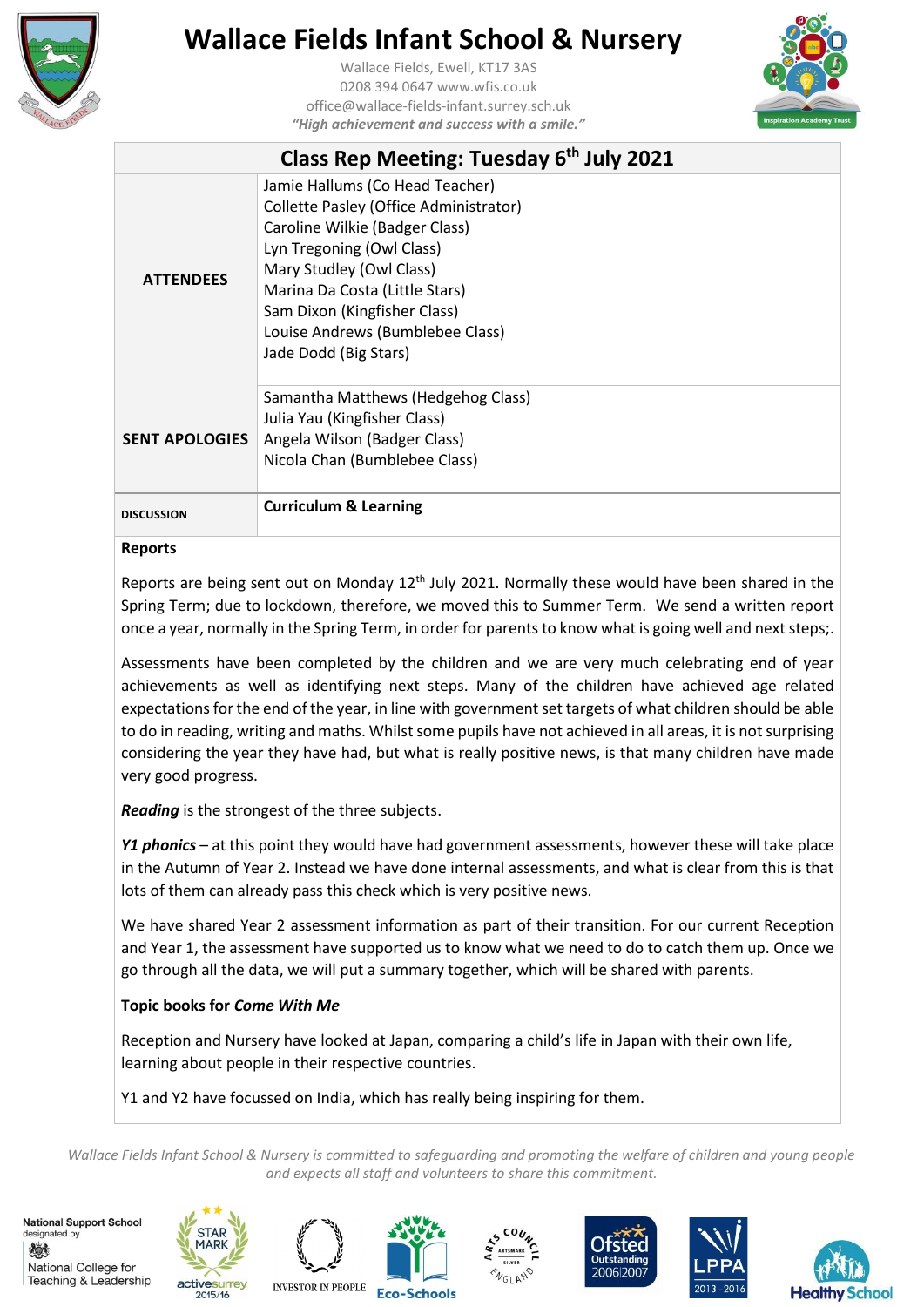

Wallace Fields, Ewell, KT17 3AS 0208 394 0647 www.wfis.co.uk office@wallace-fields-infant.surrey.sch.uk *"High achievement and success with a smile."*



Topic books are coming home before the end of term. This is an opportunity for the children to share their journals and their learning with you at home, and with their extended family. The children are proud of their journals.

We will be writing to some parents, to ask if we can have a keep their child's journal in school. The reason for this is that we have a sample in school should we have any external visits, in order to show case what the children have been learning.

**Autumn Topic** is *Lovely London*. We have looked internationally this term, and so next term we are looking closer to home, and we will be finding out about our capital city.

Nursery and Reception will have a slightly different focus – for the first half term they general focus on *All About Me*, they will then transition into the Lovely London topic. Watch this space, we have had some super ideas about visits, boat trips in London, Southbank (not Reception pupils!), and we will look at what we can bring in as well for the younger children

**Parent survey** (please share link below with parents):

Can I please ask you to share the link below to our parent questionnaire on your WhatsApp Group; we would really like to drum up as many responses as we can. Feedback is really important, not only to celebrate what we did well, but to hear any parental suggestions on what we can do differently or improve. We will also send reminders in our Newsletters this week.

[https://forms.office.com/pages/responsepage.aspx?id=BF2e7Yt7AUuCZYkWsZeVgmFH9Z1r32dDlss2dI](https://forms.office.com/pages/responsepage.aspx?id=BF2e7Yt7AUuCZYkWsZeVgmFH9Z1r32dDlss2dI1lD5xUM0hJMkc2T09XUTZGMjdYNlY5R0EzN1JMMS4u) [1lD5xUM0hJMkc2T09XUTZGMjdYNlY5R0EzN1JMMS4u](https://forms.office.com/pages/responsepage.aspx?id=BF2e7Yt7AUuCZYkWsZeVgmFH9Z1r32dDlss2dI1lD5xUM0hJMkc2T09XUTZGMjdYNlY5R0EzN1JMMS4u)

| <b>ACTION ITEMS</b> | <b>PERSON RESPONSIBLE</b> | <b>DEADLINE</b> |
|---------------------|---------------------------|-----------------|
|                     |                           |                 |

**DISCUSSION Building / Premises**

#### **Protective Measures**

Gavin Williamson is currently making a speech in Parliament about new guidance for schools, around staggered start / finish, bubbles going, etc. I can confirm that we will continue with the arrangements we currently have in place and not make any changes this side of the summer break.

We will of course carefully digest the guidance, and will send a communication out before we break for the summer holidays to share what arrangements will be implemented for when we return in September. I hesitate to say, that we are fortunate to not have had a bubble closure, and this is still a possibility before the end of term, which is quite worrying. We understand if you have children, to be told to isolate on the last day of term is something we will continue to strive to avoid.

The more we can return to normality the better for everyone.

### **Question from Mrs Wilkie: will we keep some of the procedures in place**

*Wallace Fields Infant School & Nursery is committed to safeguarding and promoting the welfare of children and young people and expects all staff and volunteers to share this commitment.*











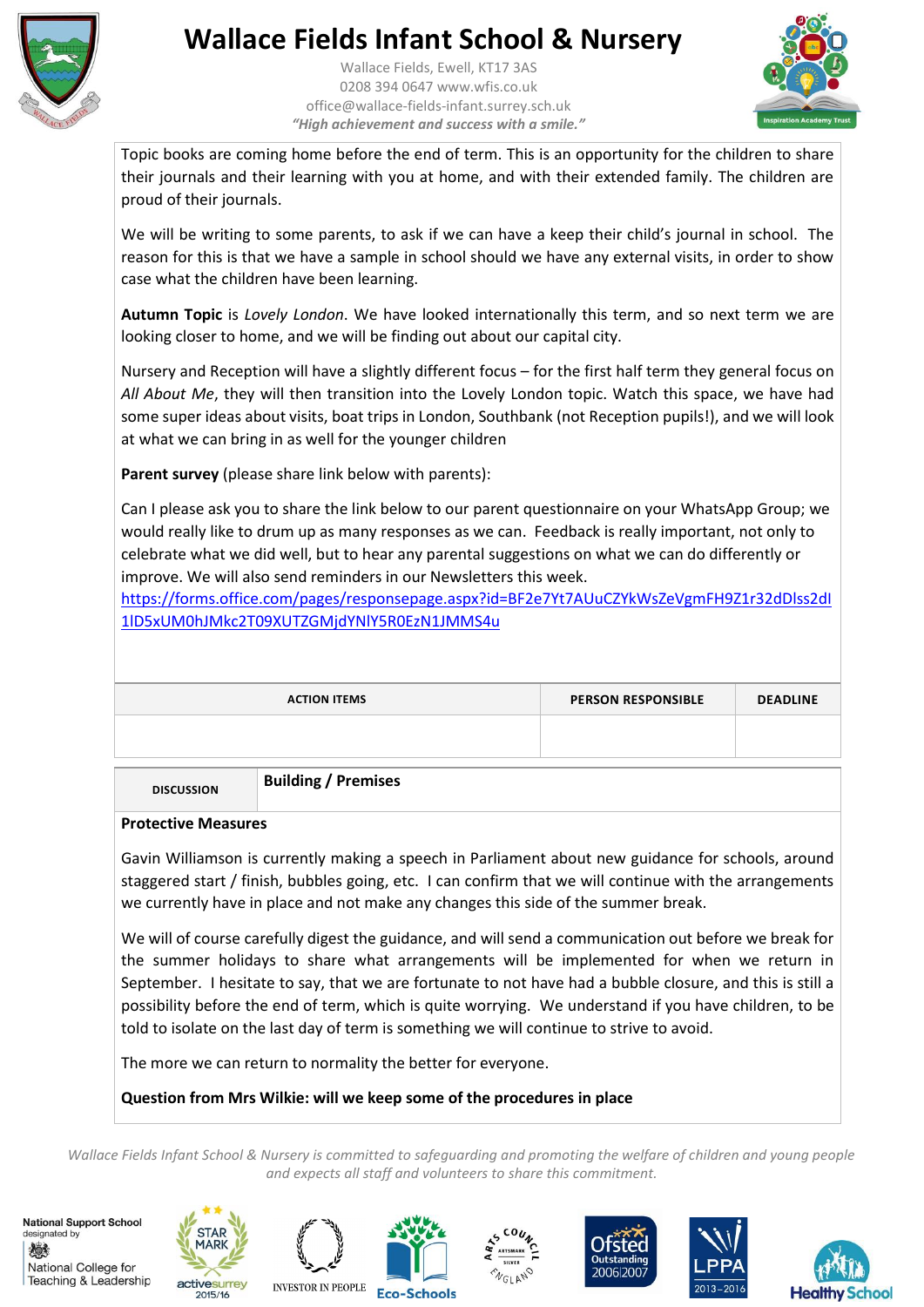

Wallace Fields, Ewell, KT17 3AS 0208 394 0647 www.wfis.co.uk office@wallace-fields-infant.surrey.sch.uk *"High achievement and success with a smile."*



We will look at the overall guidance and will take it from there.

**Works in the Summer Break:** we need to let you know that we are having works carried out over the summer. The new fire detection system, which was scheduled previously, but did not happen as planned, will take place in the summer. We are currently fully compliant with fire protection, but the new system will be fully integrated across the whole school. This is being funded by central government and will add more significant protection for everyone on the school premises.

#### **Plan for library bus**

You may have already heard about our Library Bus on the grapevine, and we are moving much closer to having this in place in the Autumn Term. It will be installed in the Octo Garden, which will be landscaped etc. We are very excited and almost at the point of having sketches of the plans that we can share with you. Our Sponsored Bounce will raise many monies for books not only for our classrooms but also for the new Library.

Tracey is doing an amazing job working with Miss Langley, redeveloping the library, which will inspire the children to enjoy reading and books. The Library Bus will take this to an even higher level.

**DISCUSSION Communications** 

### **Re-launched WFIS website**

You will have probably read that we have relaunched our website and do have a look if you have not done so already. In addition to the usual information, we have updated our curriculum pages, information on the different curriculum subjects.

#### **Staffing – Leavers**

Last week we shared our staffing structure for 2021-2022. In terms of leavers, **Mrs Laura Brown** is leaving at the end of the term. We are very sad that she is leaving us as she has been in the school for many years; she left to have her children, then came back as Co Deputy Head, but is taking a career break to focus on her family.

**Miss Emily Cann**, is moving to another school nearer to her new home. Emily is an NQT and has been brilliant. We fully understand her move and wish her all the very best, we hope she has lots of fun in her new home and school.

**Sam Dixon** wanted to say that Emily has been brilliant; they have been very impressed with her this year in Year 2.

**Miss Aimee Selfe** – who is currently on maternity leave, and has decided to move to a school nearer to her home, with a much shorter commute. We are sad as we thought she would be back with us in September.

**Mrs Christina Lane** is stepping back from teaching now and has taken a part time admin role, again to focus on family. Once again, when the time is right to come back, we hope she will come back to us!

*Wallace Fields Infant School & Nursery is committed to safeguarding and promoting the welfare of children and young people and expects all staff and volunteers to share this commitment.*











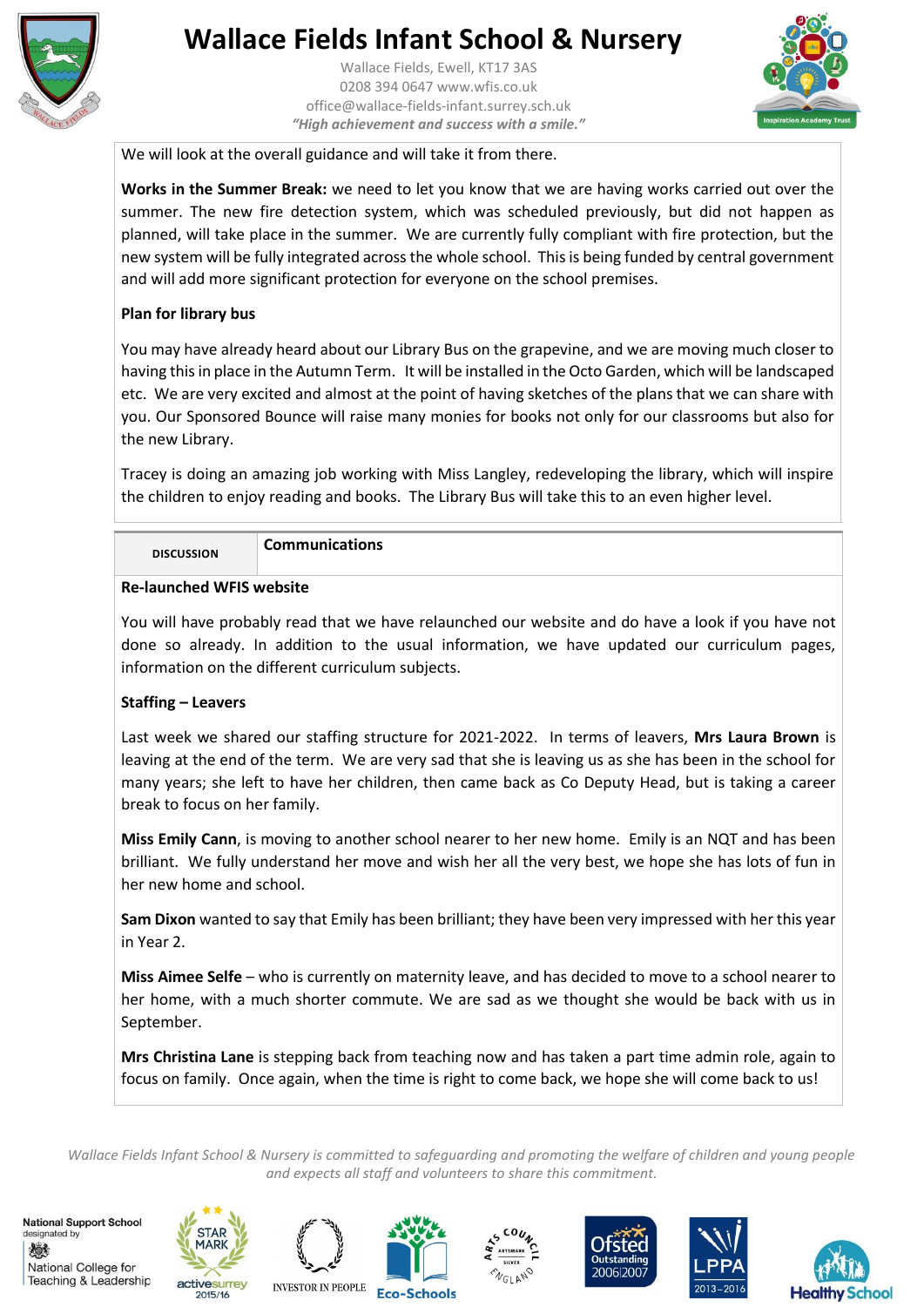

Wallace Fields, Ewell, KT17 3AS 0208 394 0647 www.wfis.co.uk office@wallace-fields-infant.surrey.sch.uk *"High achievement and success with a smile."*



**Mrs Ana Sikora** one of our Assistant Teachers in Reception has decided to move to a different position. We are sorry she is leaving WFIS.

**Recruitment** we have a several vacancies for Assistant Teachers and hopefully we can make announcements over the next week about these positions. We have successfully appointed a HLTA and are finalising the arrangements.

We had interviews for an Assistant Head position> Miss Annabel Langley has been appointed which is super for September.

Finally, as we outlined in our letter to you earlier in the term, we are set to join South Farnham Education Trust (SFET) in September. We have long association with South Farnham Education Trust. With the government push for single academies to join larger trusts, we choose to be masters of our own destiny by joining with SFET rather than have this decision made for us. It makes perfect sense to be part of a larger network, where we work collaboratively as a group of schools, sharing expertise.

Miss Mann and myself will have guidance and support from the Academy CEO, but from a day to day perspective, parents and children may not notice much has changed.

We are sure that Sir Andrew Carter (CEO) will visit the school to see parents in due course. There are still some legal matters to be finalised and we anticipate formally joining on 1<sup>st</sup> September 2021, once all the legal items go through as planned.

| <b>DISCUSSION</b>                                 | Safeguarding our children |  |
|---------------------------------------------------|---------------------------|--|
|                                                   |                           |  |
| <b>DISCUSSION</b>                                 | <b>WFIS Community</b>     |  |
| Library relaunch and new books - Amazon Wishlist. |                           |  |

Will keep our Amazon wish list – will keep birthday book going nice way for children to celebrate their birthdays.

### **End of term celebrations**

We are still planning to move ahead with our end of term celebrations. Again, we will review guidance to see if any changes to the rule of 30, for the moment we will stick with our current plan. Children have been working so hard singing, dancing so Year 2 will also get their end of school gifts and leavers book. We really do hope to have a lovely end of year for the children.

| <b>DISCUSSION</b> | <b>AOB</b> |  |  |  |
|-------------------|------------|--|--|--|
|                   |            |  |  |  |
|                   |            |  |  |  |

*Wallace Fields Infant School & Nursery is committed to safeguarding and promoting the welfare of children and young people and expects all staff and volunteers to share this commitment.*